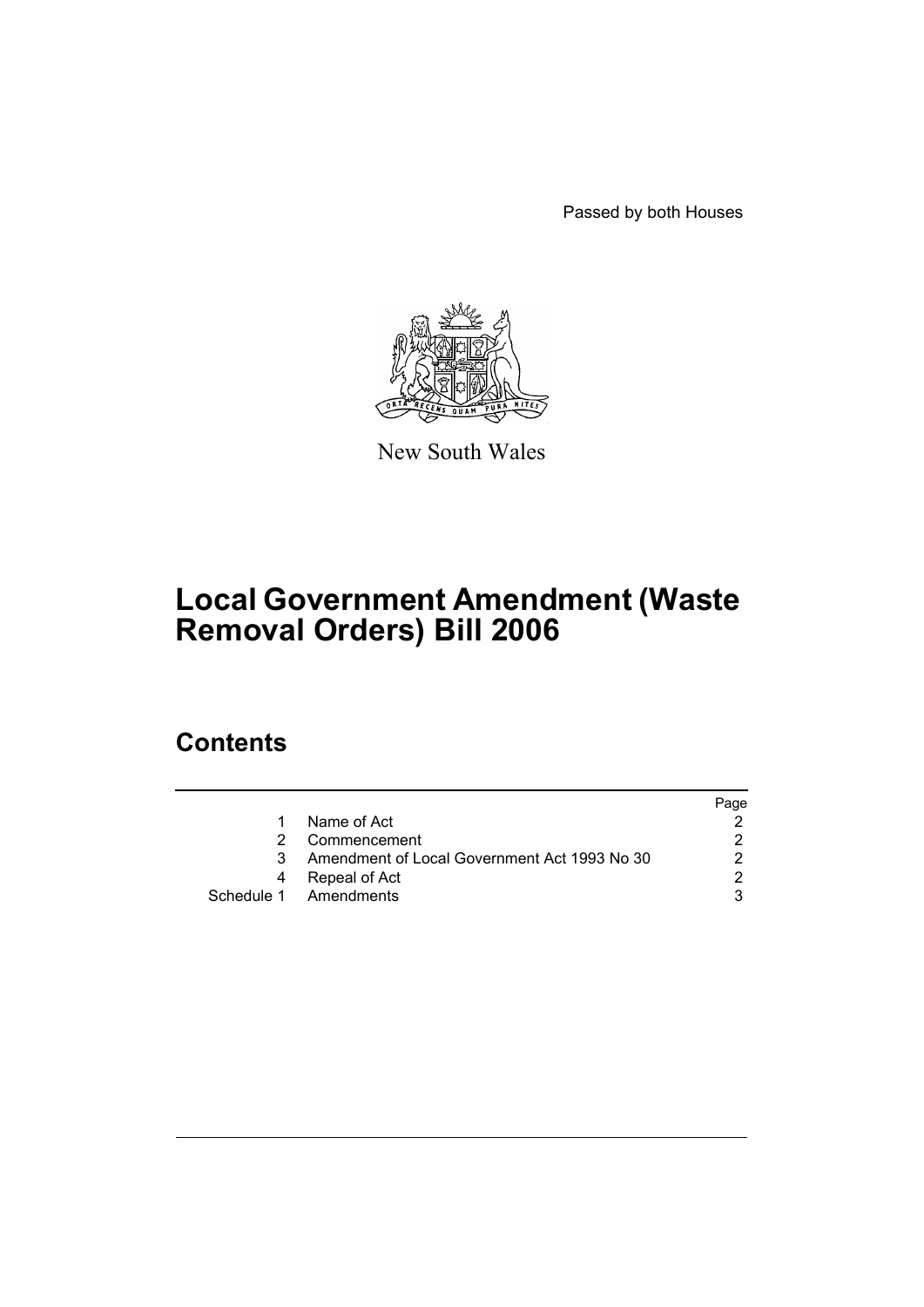*I certify that this PUBLIC BILL, which originated in the LEGISLATIVE ASSEMBLY, has finally passed the LEGISLATIVE COUNCIL and the LEGISLATIVE ASSEMBLY of NEW SOUTH WALES.*

> *Clerk of the Legislative Assembly. Legislative Assembly, Sydney, , 2006*



New South Wales

## **Local Government Amendment (Waste Removal Orders) Bill 2006**

Act No , 2006

An Act to amend the *Local Government Act 1993* with respect to the removal of waste from residential premises.

*I have examined this Bill, and find it to correspond in all respects with the Bill as finally passed by both Houses.*

*Chairman of Committees of the Legislative Assembly.*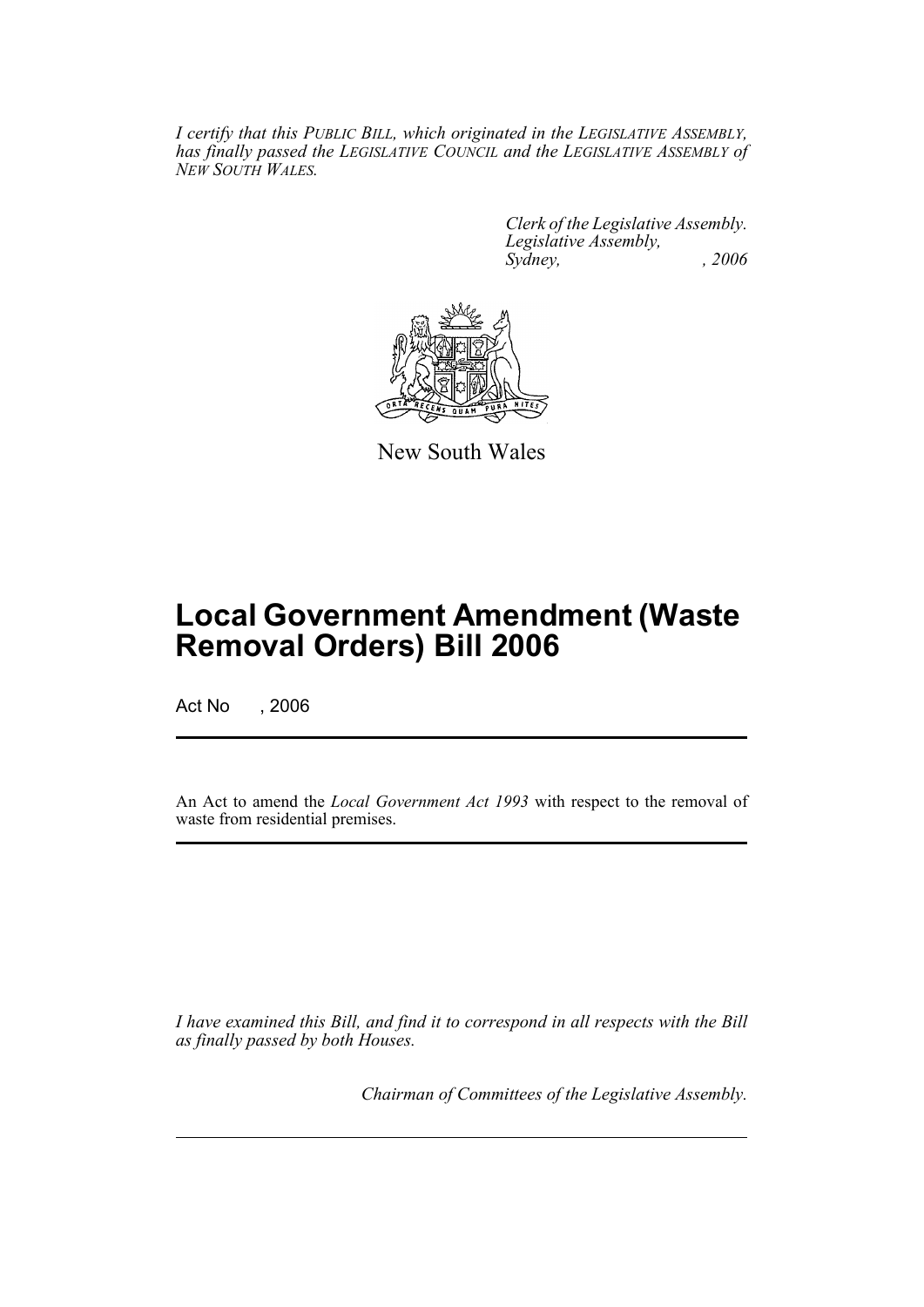#### **The Legislature of New South Wales enacts:**

#### **1 Name of Act**

This Act is the *Local Government Amendment (Waste Removal Orders) Act 2006*.

#### **2 Commencement**

This Act commences on the date of assent.

#### **3 Amendment of Local Government Act 1993 No 30**

The *Local Government Act 1993* is amended as set out in Schedule 1.

#### **4 Repeal of Act**

- (1) This Act is repealed on the day following the day on which this Act commences.
- (2) The repeal of this Act does not, because of the operation of section 30 of the *Interpretation Act 1987*, affect any amendment made by this Act.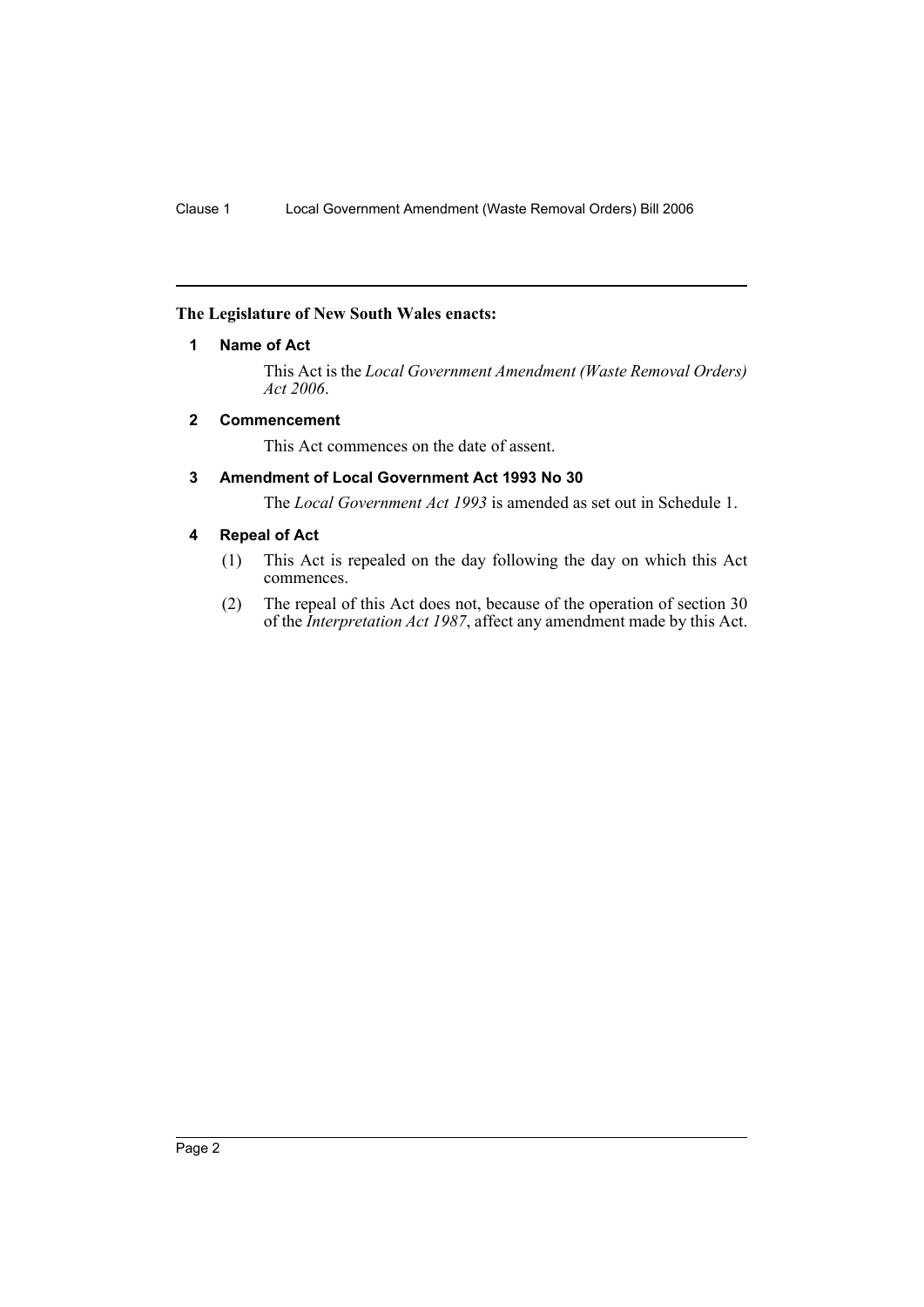Local Government Amendment (Waste Removal Orders) Bill 2006

Amendments **Schedule 1** and the set of the set of the set of the set of the set of the set of the set of the set of the set of the set of the set of the set of the set of the set of the set of the set of the set of the set

### **Schedule 1 Amendments**

#### **[1] Section 124 Orders**

Insert after order No 22 in the Table to the section:

| 22A | To remove or       | The waste is, in the opinion Owner or occupier of the |  |
|-----|--------------------|-------------------------------------------------------|--|
|     | dispose of waste   | of an environmental health premises                   |  |
|     | that is on any     | officer (within the meaning)                          |  |
|     |                    | residential premises of the Public Health Act         |  |
|     | or to refrain from | 1991), causing or is likely                           |  |
|     | keeping waste on   | to cause a threat to public                           |  |
|     | those premises     | health or the health of any                           |  |
|     |                    | individual                                            |  |

#### **[2] Section 128A**

Insert after section 128:

#### **128A Orders about removal or keeping of waste**

- (1) An order in terms of order No 22A in the Table to section 124 ceases to have effect, unless earlier revoked under section 153, at the end of the period of 5 years after it is given.
- (2) The protection of public health is the paramount consideration in giving any such order.

#### **[3] Section 129 Circumstances in which compliance with this Division is required**

Insert after section 129 (2) (a):

(a1) an order in terms of order No 22A in the Table to section 124 (except to the extent that this section would otherwise require compliance with section 131A), or

#### **[4] Section 138 Notice of right to appeal against order**

Insert at the end of the section:

(2) This section does not apply in relation to order No 22A in the Table to section 124.

(Section 3)